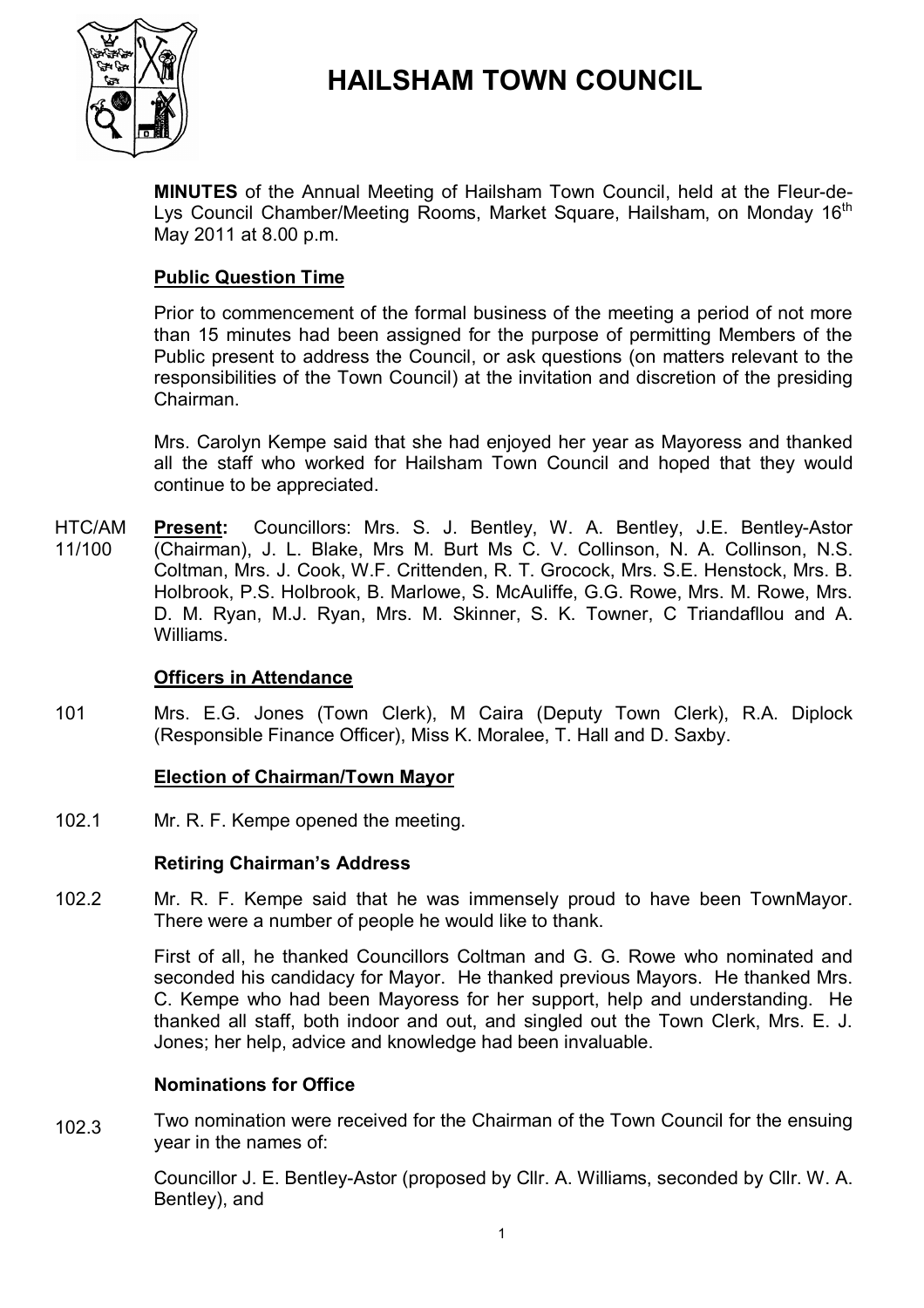Councillor P. Holbrook (proposed by Cllr. Mrs. B. Holbrook, seconded by Cllr. Mrs. M. Rowe).

A ballot was held by a show of hands.

The result of the ballot was as follows:- Councillor J. E. Bentley-Astor – 18 votes Councillor P. Holbrook – 5 votes

- 102.4 **RESOLVED** that Councillor J. E. Bentley-Astor be duly elected as Chairman/Town Mayor for 2011-2012.
- 102.5 Councillor Bentley-Astor signed the Declaration of Acceptance of Office, and took the chair.
- 102.6 Councillor Bentley-Astor presented the outgoing Mayoress, Mrs C. Kempe with a bouquet of flowers and the retiring Mayor with a town plaque.

He addressed the meeting and congratulated those members who had been newly elected to the Council, and those who had successfully returned.

He said that the new administration would be accountable and modern. They would meet the highest standards, and amongst their priorities would be the regeneration of the High Street. Any changes made would be for the benefit of all the people.

Personally, he thanked all the people who had voted for him. He would be a neutral Chairman allowing debate at all times. Finally he thanked his wife and children.

### **Apologies for Absence:**

103 None received – all members present.

# **Declarations of Interest**

104 For the benefit of new members the Town Clerk explained the differences between a personal and prejudicial interest.

No Declarations of Interest were presented.

#### **Election of Vice Chairman/Deputy Town Mayor**

105.1 A single nomination was received for Vice-chairman of the Town Council in the ensuing year, in the name of:

> Councillor R. T. Grocock (proposed by Cllr. A. Williams, seconded by Cllr. W. A. Bentley).

- 105.2 **RESOLVED** that Councillor R. T. Grocock be duly elected as Vice Chairman/Deputy Town Mayor for 2011-2012.
- 105.3 Councillor Grocock addressed the meeting and stated that he was honoured to have the opportunity to be Vice-Chairman/Deputy Mayor at this early stage. He vowed to his best for the town.

#### **Committees and Panels**

106.1 Councillor G. Rowe asked if the principle of the proposed new structure would be debated at the next meeting and not just the appointments.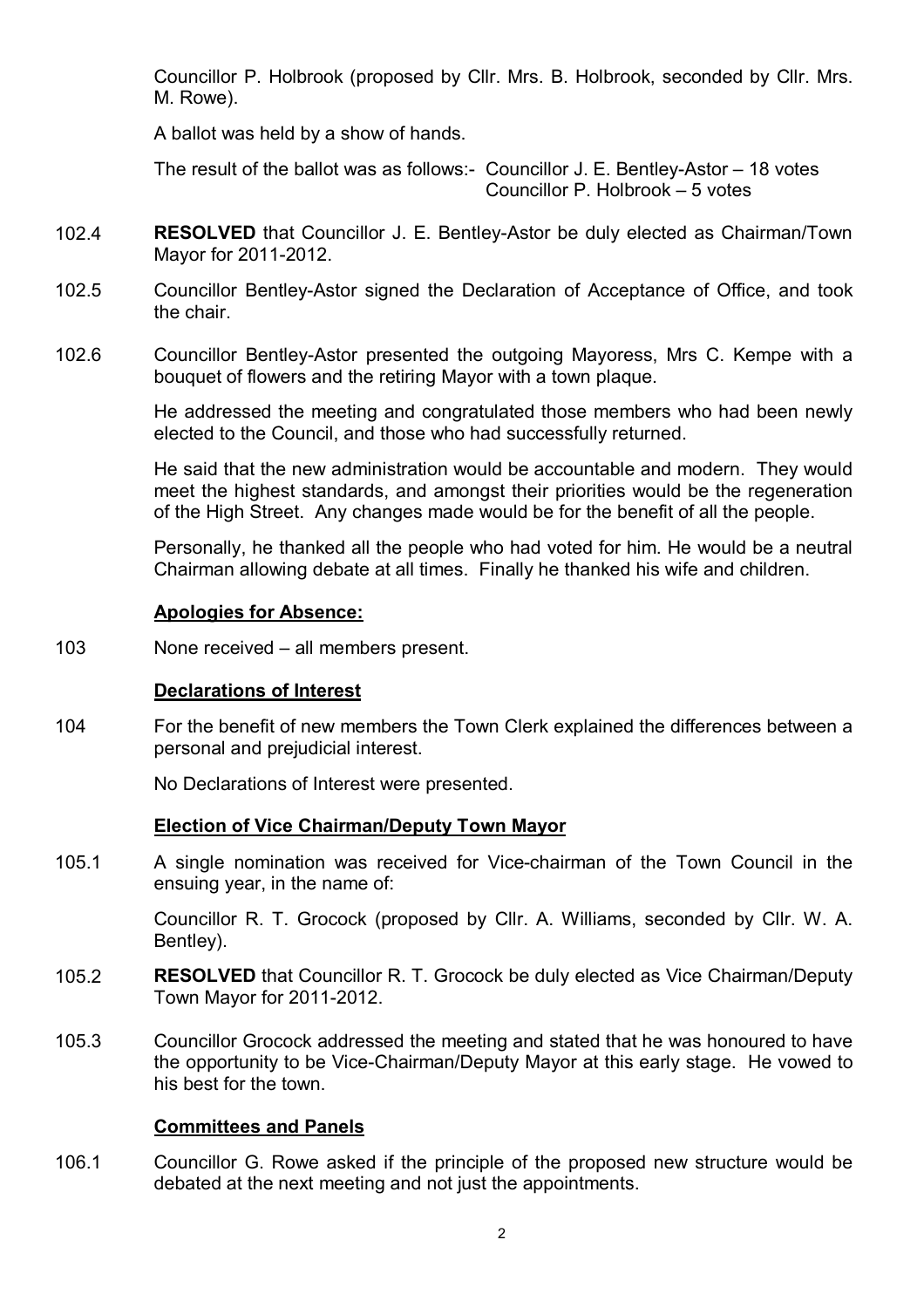Councillor A. Williams responded that this would be the case.

106.2 **RESOLVED** to defer the appointment of committees and panels, with the exception of the Planning and Development Committee, until a meeting of the Town Council to be held on Wednesday 15<sup>th</sup> June 2011.

# **Appointment of a Planning and Development Committee**

- 107 **RESOLVED** that in accordance with Standing Order No. 24, a Planning and Development Committee be appointed, with delegated authority to examine local planning applications, and comment by return to Wealden District Council, East Sussex County Council and the South Downs Park Authority on behalf of the Town Council, and
	- (a) that eight members would comprise the Planning and Development Panel
	- (b) that the following members are appointed:

Councillors Mrs. S. J. Bentley, J. E. Bentley-Astor, W. F. Crittenden, B. Marlowe, S. McAuliffe, M. J. Ryan and A Williams. The leader of the Liberal Democrat group would inform the Town Clerk of their nomination.

The Chairman and Vice-Chairman of the Panel would be elected at its first meeting on  $24^{\text{th}}$  May 2011.

# **Local Community Organisations**

108.1 Councillor P. Holbrook objected to the lack of time for consideration for nominations. He wished to be the Council Representative to the Hailsham and District Chamber of Commerce. Councillor S. McAuliffe was the Conservative party nomination. The Chairman put the matter to the vote. The result was as follows:

> Councillor P. Holbrook 4 votes Councillor S. McAuliffe 14 votes.

108.2 **RESOLVED** that members be appointed to serve as representatives of the Town Council on Committees of local voluntary organisations (as invited) as listed in Appendix HTC/AM/11/108A to these minutes.

#### **Confirmation of Minutes**

109.1 **RESOLVED** that the Minutes and Reports of the meeting of the Hailsham Town Council (Ref: HTC/10/4/500-522) held on  $14<sup>th</sup>$  March 2011, as printed and circulated, be taken as read, confirmed as a correct record and signed by the Chairman.

#### 109.2 **Matters Arising**

None presented.

# **Meeting Dates and Venues 2011– 2012**

- 110.1 Councillor A. Williams stated that Hailsham Town Council meetings would in future be held on Wednesday evenings.
- 110.2 **RESOLVED** to adopt the schedule of meetings as circulated with the Agenda, amended, and as Appendix HTC/AM/11/110A to these minutes.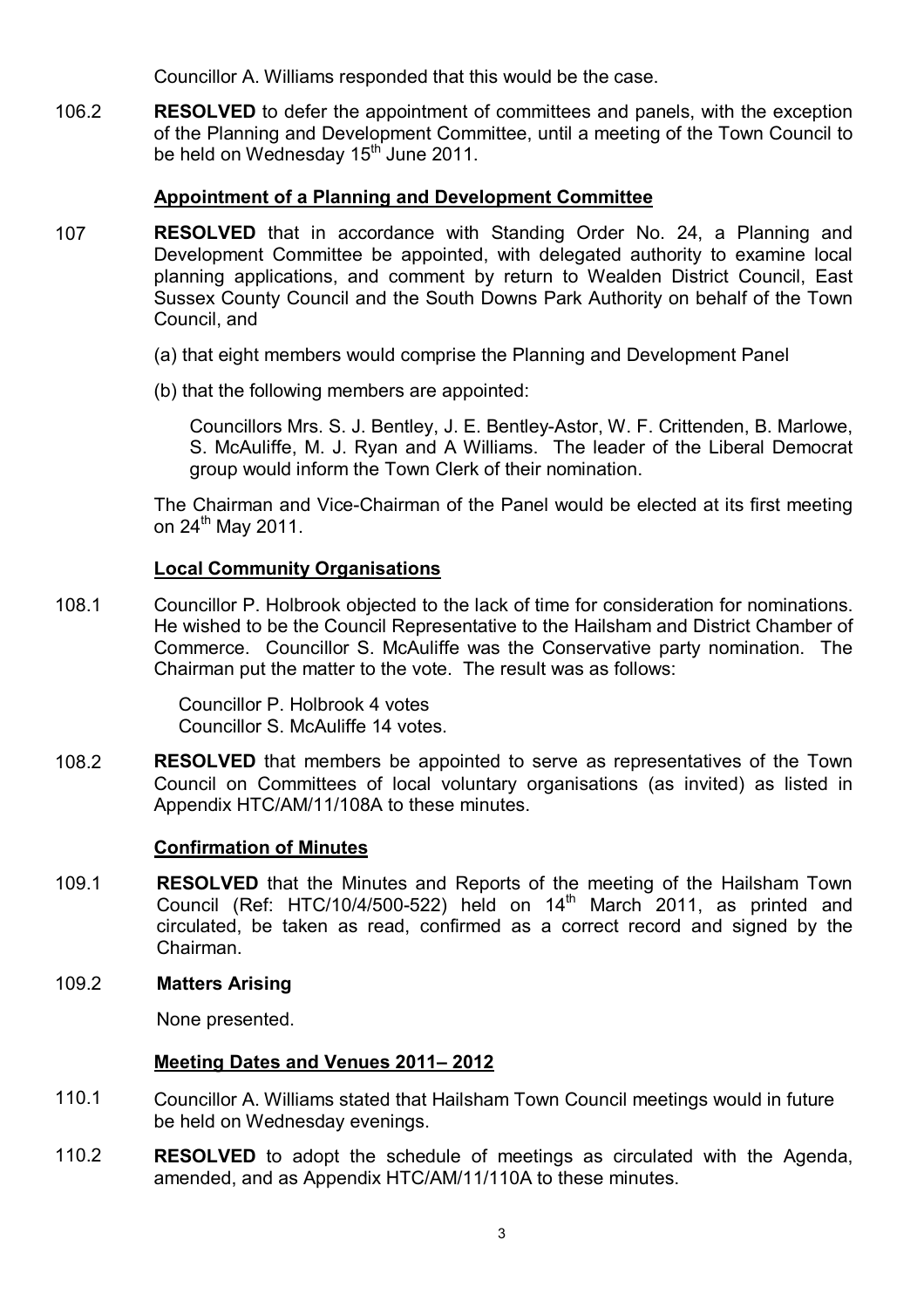# **Appointment of Bankers and Signatories**

111 **RESOLVED** to agree the continued appointment of Barclays Bank PLC as Council's bankers.

# **Suspension of Standing Order No. 71(b)**

112 **RESOLVED** to temporarily suspend Standing Order No. 71(b), in accordance with the provisions in Standing Order No. 82 to enable the appointment of a Cheque Signatory Panel.

# **Appointment of a Cheque Signatory Panel.**

113 **RESOLVED** to appoint Councillors N. S. Coltman, M. J. Ryan, S. K. Towner and A. Williams plus the Chairman and Vice-Chairman of the Council to the Cheque Signatory Panel.

# **End of Year Accounts and Audit 2010 – 2011**

- 114.1 The Responsible Finance Officer spoke briefly to the reports
- 114.2 **RESOLVED** to note, approve and adopt:

a) The Responsible Finance Officer's Summary Report as circulated with the agenda, and as Appendix HTC AM/11/114A to these minutes.

b) The report in respect of the Fixed Asset Summary as at 31.03.11 as circulated with the agenda, and as Appendix HTC AM/11/1114B to these minutes.

c) Statement of Accounts for year ending 31.03.11 and approve they be signed off by the Responsible Finance Officer and the Chairman of the Council, as circulated with the agenda, and as Appendix HTC AM/114C to these minutes.

d) Sections 1 and 2 of the un-audited Annual Return for 2010/11 and approve they be signed off by the Town Clerk, Chairman of the Council and Responsible Finance Officer, as circulated with the agenda, and as Appendix HTC AM/11/114D to these minutes.

e) Attachment 2 (i) of the Annual Return for submission to the external auditors, as circulated with the agenda, and as Appendix HTC AM/11/114E to these minutes.

f) The additional information required by the external auditors (attachment 5) and to note the response to item 6 – Annual Performance Review, as circulated with the agenda, and as Appendix HTC AM/11/114F to these minutes.

# **Chairman's Verification**

115 **RESOLVED** to note the Chairman of the Council's inspection, reconciliation and certification of Council's income, expenditure and bank balances for the quarter ending 31<sup>st</sup> March 2011.

# **Police Community Support Officers – Partnership Agreement with Sussex Police Authority**

116.1 Members debated the amendments to the proposed agreement/contract for 2011/2012 as circulated prior to the meeting.

Members who spoke were in favour of option C.